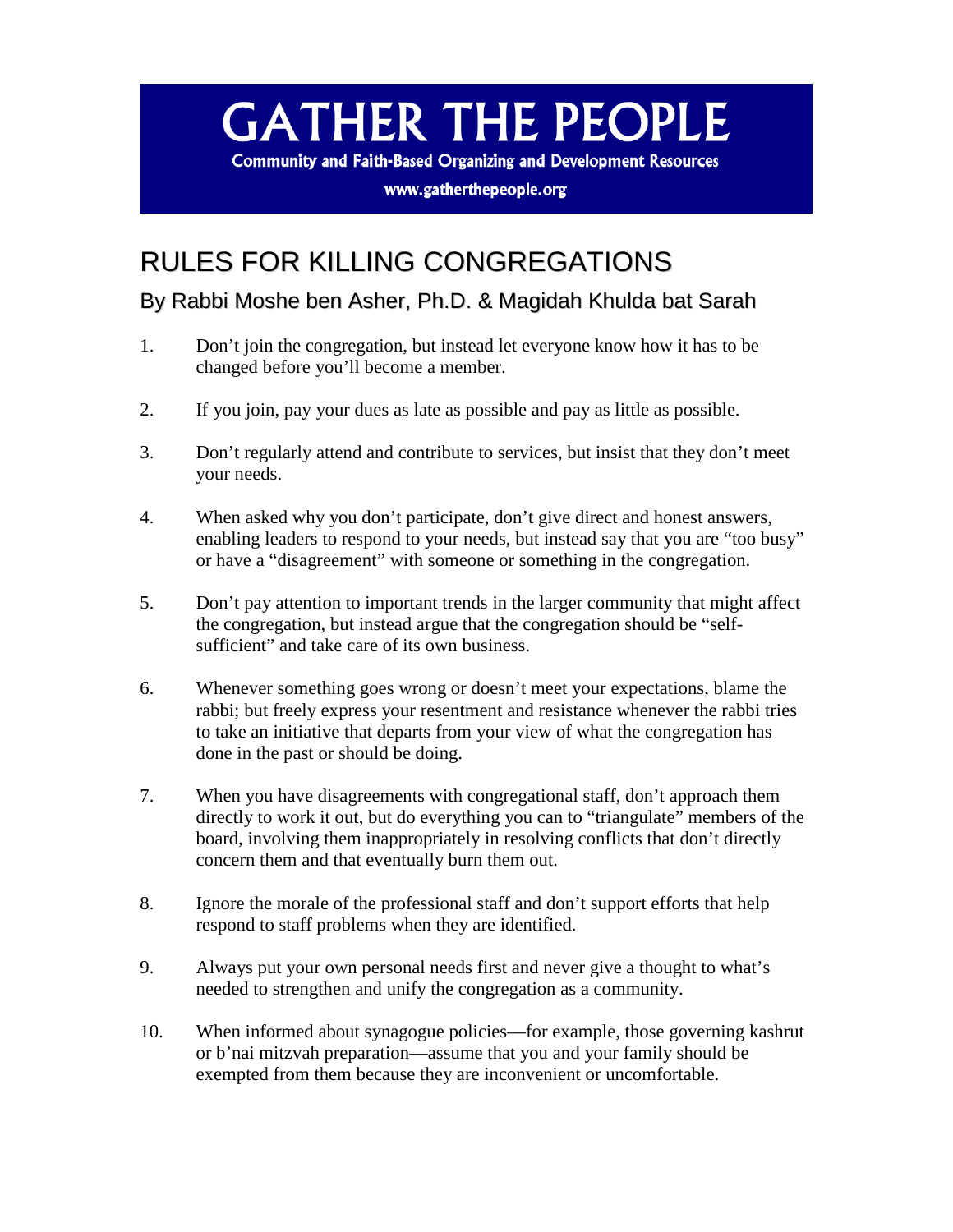- 11. Insist that things have to be done your way, without compromise, and when others don't agree, treat them with unkindness and disrespect.
- 12. Assume that, even though you don't have any formal religious education and have not taken the time to educate yourself religiously, your opinion about religious and spiritual matters should be considered of equal value and importance to the opinions of the rabbi and knowledgeable lay leaders.
- 13. When you have disagreements with other members of the congregation, don't approach them directly in private to work it out, but instead avoid them, hold a grudge, and, whenever possible, gossip about them.
- 14. Don't refuse to listen to fellow congregants who engage in *lashon hara* (gossip) or *rechilut* (tale-bearing).
- 15. Don't go to business meetings, but if you go, always arrive late and unprepared.
- 16. If someone is wasting everyone's time in a meeting, don't speak up to get the discussion back on track.
- 17. When someone with whom you disagree or someone you don't like is speaking in a meeting, start a side conversation with the person next to you and whisper ridiculing remarks about the speaker.
- 18. Don't work out ways of dealing with board members who deadweight board meetings or engage in destructive forms of participation.
- 19. Always wait until everyone else has spoken before you speak at a meeting.
- 20. If you are a newcomer and ignorant about the congregation and its history, jump in with both feet and tell everyone how things should be done.
- 21. Don't go along with anyone's plans or proposals without demanding that they be foolproof; in your own mind assume that planning is always "manipulation" and that details will work themselves out.
- 22. If you have an opportunity to voice your opinion on a subject, make suggestions about the "big picture" for others to carry out, or say you have no ideas; after the meeting say you learned nothing or tell everyone what should have happened.
- 23. If you're a member of the board, assume that your only role is to make policy decisions that do not require any commitment of your time, energy, or spirit outside of board meetings.
- 24. As a board member, don't support the articulation of reasonable, clear, and widely understood expectations for the performance of paid staff and volunteers.
- 25. As a board member, don't provide staff with a non-threatening channel to give candid feedback to the officers and the board on their performance.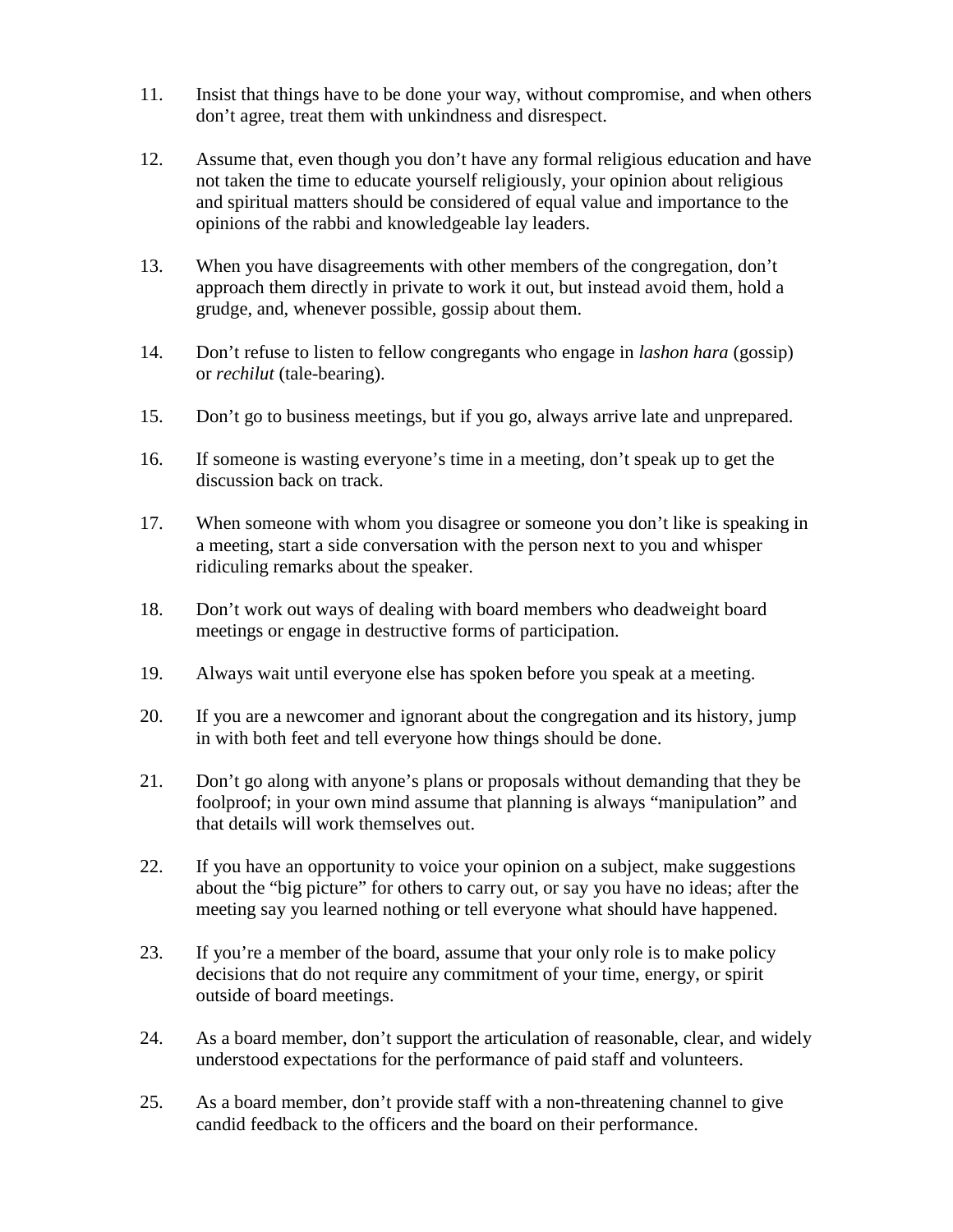- 26. Don't honor or even acknowledge contractual obligations to staff members that were negotiated in good faith.
- 27. Criticize fellow board members as "too negative" when they want to consider the possible pitfalls of an important decision the board is about to make.
- 28. As a board member, focus narrowly on congregational business issues and downplay or dismiss entirely the importance of actively supporting the spiritual and religious life of the congregation's members.
- 29. Avoid talking about or taking any action on a critical problem that threatens the congregation or one of its programs or activities if it might antagonize a fellow board member.
- 30. Do everything possible to placate and retain the most destructive members of the congregation, ignoring the membership attrition caused by their behavior.
- 31. When there is a change in congregational leadership, professional or lay, that affects your role or interests, don't seek out and offer your support to the new leader(s), but become resentful because your role or turf has been reduced and retreat from active participation or quit the congregation altogether.
- 32. When there's a significant difference of opinion among board members about a critical issue, do everything you can to shut off discussion and bring the issue to a quick vote.
- 33. When recruiting new board members, don't give them realistic expectations of the responsibilities and demands of the position but, instead, tell them that they'll only have to attend one meeting a month.
- 34. If you have volunteered or been appointed as the chair of a committee, assume that you have a personal fiefdom; don't bother to recruit other members to work on the committee or, if you do, assume that their role is to carry out your vision and policies; better yet, let the committee languish into permanent inactivity.
- 35. Never be the first to volunteer to do any committee work.
- 36. Be critical if you're not a member of the committee doing the work—but if you are a member, make no suggestions; instead, when the committee makes its report, criticize the ideas of the other members and the rabbi.
- 37. As a committee member, make big commitments but don't keep them.
- 38. Whenever anyone suggests the need for organizational accountability, reject the idea out of hand as too confrontational.